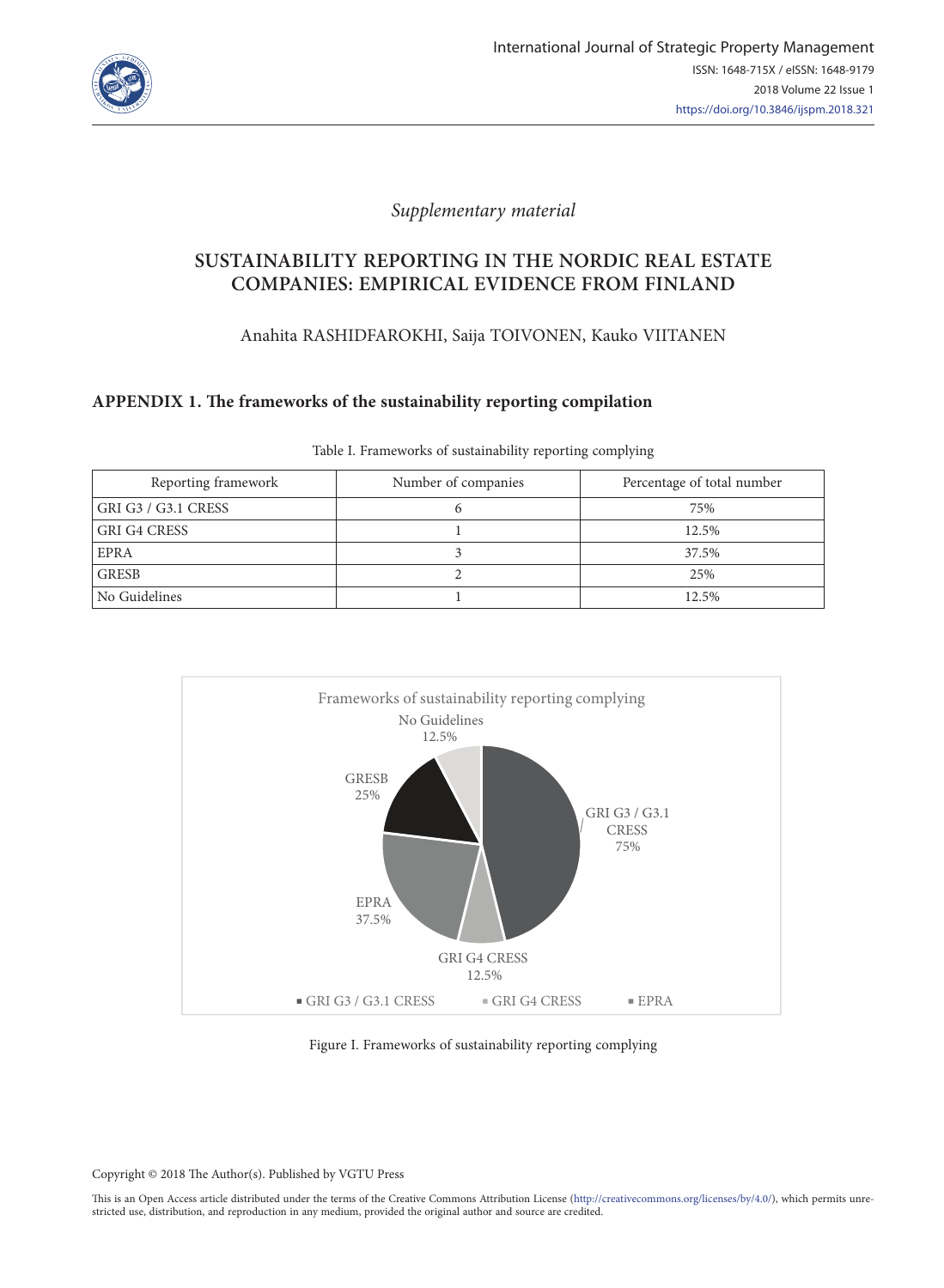## **APPENDIX 2. Quantity and quality of sustainability information in the sample companies**

Table II. Quantitiy of susainability informaion codes available in sustainability reports

| Quantity of information                                         |  |  |  |  |  |
|-----------------------------------------------------------------|--|--|--|--|--|
| <b>Specific Standard Disclosures</b>                            |  |  |  |  |  |
|                                                                 |  |  |  |  |  |
| Code - Economic Performance 660                                 |  |  |  |  |  |
| Market Presence 51                                              |  |  |  |  |  |
| Indirect Economic 92                                            |  |  |  |  |  |
| <b>Procurement Practices 35</b>                                 |  |  |  |  |  |
|                                                                 |  |  |  |  |  |
| Code - Materials 85                                             |  |  |  |  |  |
| Energy 252                                                      |  |  |  |  |  |
| Water 75                                                        |  |  |  |  |  |
| Biodiversity 33                                                 |  |  |  |  |  |
| Emissions 104                                                   |  |  |  |  |  |
| Effluents and Waste 114                                         |  |  |  |  |  |
| Products and Services 74                                        |  |  |  |  |  |
| Compliance 31                                                   |  |  |  |  |  |
| Transport 67                                                    |  |  |  |  |  |
| Overall 34                                                      |  |  |  |  |  |
| Supplier Environmental Assessment 52                            |  |  |  |  |  |
| Environmental Grievance Mechanisms 9                            |  |  |  |  |  |
| Land Degradation, Contamination and Remediation 19              |  |  |  |  |  |
|                                                                 |  |  |  |  |  |
| Code - Labour Practices and Decent Work 426                     |  |  |  |  |  |
| Sub-code - Employment 53                                        |  |  |  |  |  |
| Labour/Management Relations 15                                  |  |  |  |  |  |
| Occupational Health and Safety 112                              |  |  |  |  |  |
| Training and Education 64<br>Diversity and Equal Opportunity 48 |  |  |  |  |  |
| Equal Remuneration for Women and Men 11                         |  |  |  |  |  |
| Supplier Assessment for Labour Practices 15                     |  |  |  |  |  |
| Labour Practices and Grievance Mechanisms 22                    |  |  |  |  |  |
| Code - Human Rights 67                                          |  |  |  |  |  |
| Sub-code - Investment 3                                         |  |  |  |  |  |
| Non-discrimination 9                                            |  |  |  |  |  |
| Freedom of Association and Collective Bargaining 6              |  |  |  |  |  |
| Child Labour 10                                                 |  |  |  |  |  |
| Forced or Compulsory Labour 8<br>Security Practices 2           |  |  |  |  |  |
| Indigenous Rights 2                                             |  |  |  |  |  |
| Assessment 0                                                    |  |  |  |  |  |
| Supplier Human Rights Assessment 12                             |  |  |  |  |  |
| Human Rights Grievance Mechanisms 0                             |  |  |  |  |  |
| Code – Society 187                                              |  |  |  |  |  |
| Sub-code - Local Communities 68                                 |  |  |  |  |  |
| Anti-corruption 41                                              |  |  |  |  |  |
| Public Policy 12                                                |  |  |  |  |  |
| Anti-Competitive Behaviour 14                                   |  |  |  |  |  |
| Compliance 13<br>Supplier Assessment for Impacts on Society 31  |  |  |  |  |  |
| Grievance Mechanisms for Impacts on Society 3                   |  |  |  |  |  |
| Code - Product Responsibility 257                               |  |  |  |  |  |
| Sub-code - Customer Health and Safety 41                        |  |  |  |  |  |
| Product and Service Labelling 134                               |  |  |  |  |  |
| Marketing Communications 41                                     |  |  |  |  |  |
| Customer Privacy 5                                              |  |  |  |  |  |
| Compliance 2                                                    |  |  |  |  |  |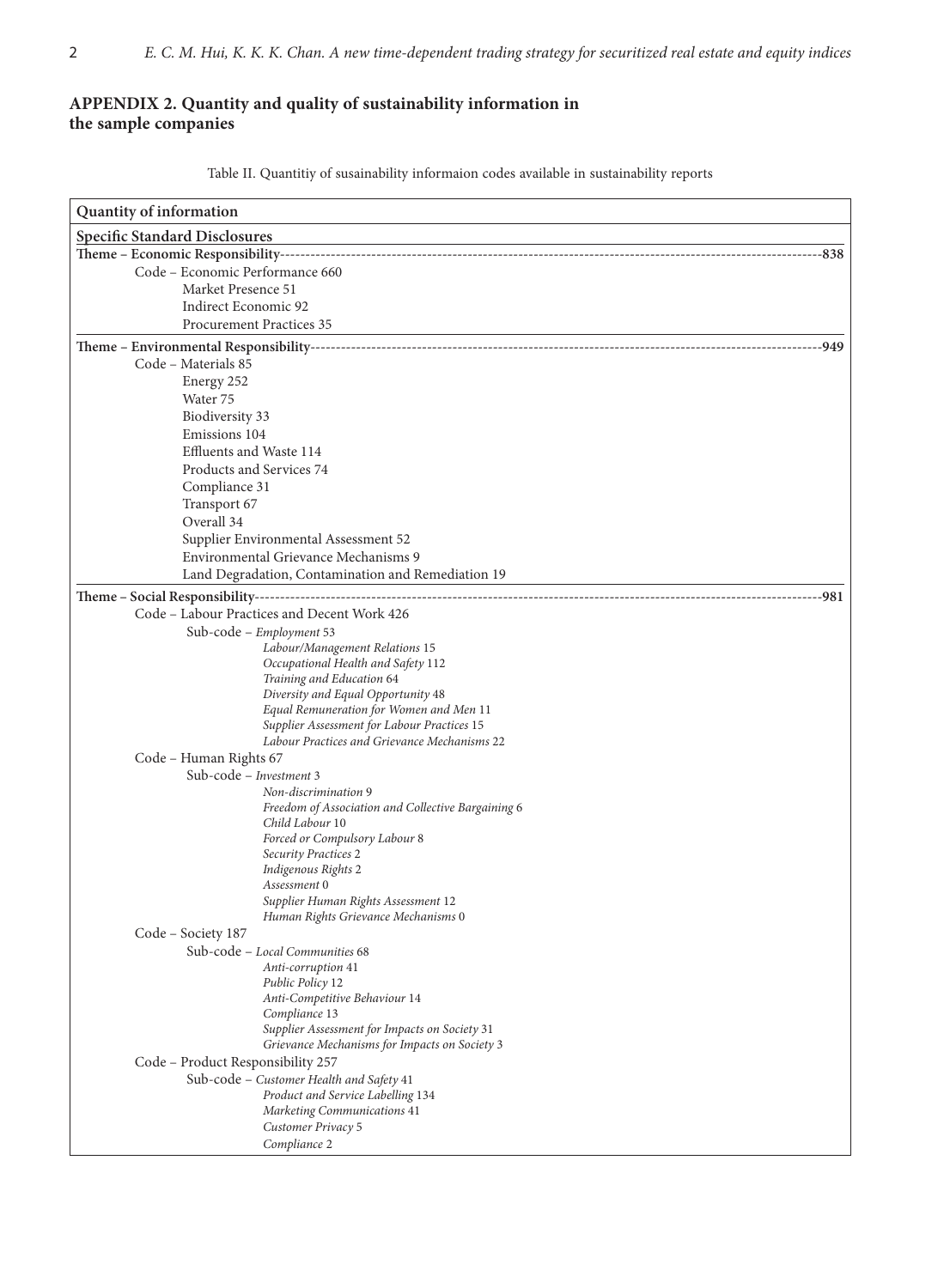

Figure II. Frequency distribution of sustainability codes under each theme



Figure III. Quantity of sustainability information under economic responsibility codes



Figure IV. Quantity of sustainability information under environmental responsibility codes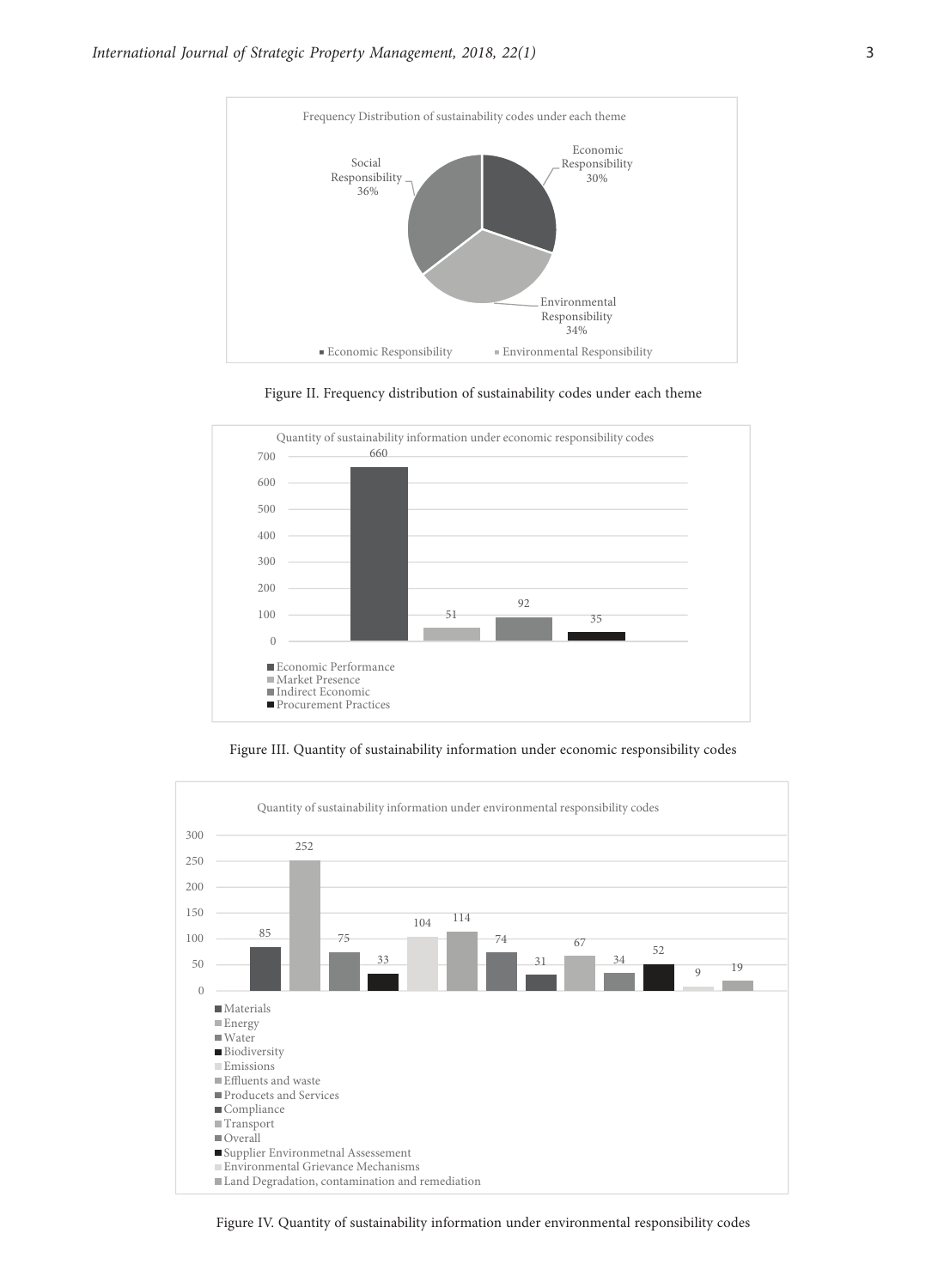

Figure V. Quantity of sustainability information under social responsibility codes

| Table III. Quality of information provided in the sustainability reports |  |  |  |  |
|--------------------------------------------------------------------------|--|--|--|--|
|--------------------------------------------------------------------------|--|--|--|--|

| Economic Responsibility           | Annual reports | Interim reports | Websites       | Building presentation |
|-----------------------------------|----------------|-----------------|----------------|-----------------------|
| Company 1                         | 1, 2, 3        | 1, 2, 3         | $\overline{3}$ | 1, 2, 3               |
| Company 2                         | 1, 2, 3        | 1, 2, 3         | 1, 2, 3        | NA                    |
| Company 3                         | 1, 2, 3        | 1, 3            | 1, 2, 3        | $\overline{2}$        |
| Company 4                         | 1, 2, 3        | 1, 2, 3         | 1, 2, 3        | $\overline{2}$        |
| Company 5                         | 2,3            | 1, 2, 3         | 1, 2, 3        | $\overline{2}$        |
| Company 6                         | 1, 2, 3        | 1, 2, 3         | $\mathbf{1}$   | $\overline{2}$        |
| Company 7                         | 1, 2, 3        | 2, 3            | $\overline{2}$ | $\overline{2}$        |
| Company 8                         | 1, 2, 3        | 1, 3            | NA             | 1, 2                  |
| <b>Environment Responsibility</b> |                |                 |                |                       |
| Company 1                         | 1, 2, 3        | 1, 2            | 1, 2, 3        | $\overline{2}$        |
| Company 2                         | 1, 2, 3        | NA              | 1, 2, 3        | $\overline{2}$        |
| Company 3                         | 1, 2, 3        | NA              | 1, 2, 3        | $\overline{2}$        |
| Company 4                         | 1, 2, 3        | NA              | 1, 2, 3        | 1, 2                  |
| Company 5                         | 1, 2, 3        | 1, 2, 3         | 1, 2           | $\overline{2}$        |
| Company 6                         | 2,3            | $\mathbf{1}$    | $\overline{2}$ | $\overline{2}$        |
| Company 7                         | 1, 2, 3        | 1, 2, 3         | $\mathbf{1}$   | $\mathbf{1}$          |
| Company 8                         | $\overline{2}$ | NA              | 1, 2           | NA                    |
| Social Responsibility             |                |                 |                |                       |
| Company 1                         | 1, 2           | $\mathfrak{Z}$  | 1, 2           | NA                    |
| Company 2                         | 1, 2, 3        | $\overline{3}$  | 1, 2           | 1, 2                  |
| Company 3                         | 1, 2           | 1, 3            | 1, 2           | NA                    |
| Company 4                         | 2, 3           | 2, 3            | 1, 2, 3        | 2                     |
| Company 5                         | 1, 2, 3        | $\rm NA$        | 1, 2           | NA                    |
| Company 6                         | 1, 2           | $\mathbf{1}$    | 1, 2           | $\overline{2}$        |
| Company 7                         | 1, 2, 3        | $\overline{3}$  | 1, 2, 3        | 1, 2                  |
| Company 8                         | 1, 2           | $\mathbf{1}$    | $\rm NA$       | $\overline{2}$        |

1 refers to information type1 = sustainability aims and values;

 $2$  refers to information type  $2=$  measures and practices;

3 refers to information type  $3 =$  qualitative and quantitative sustainability performance data.